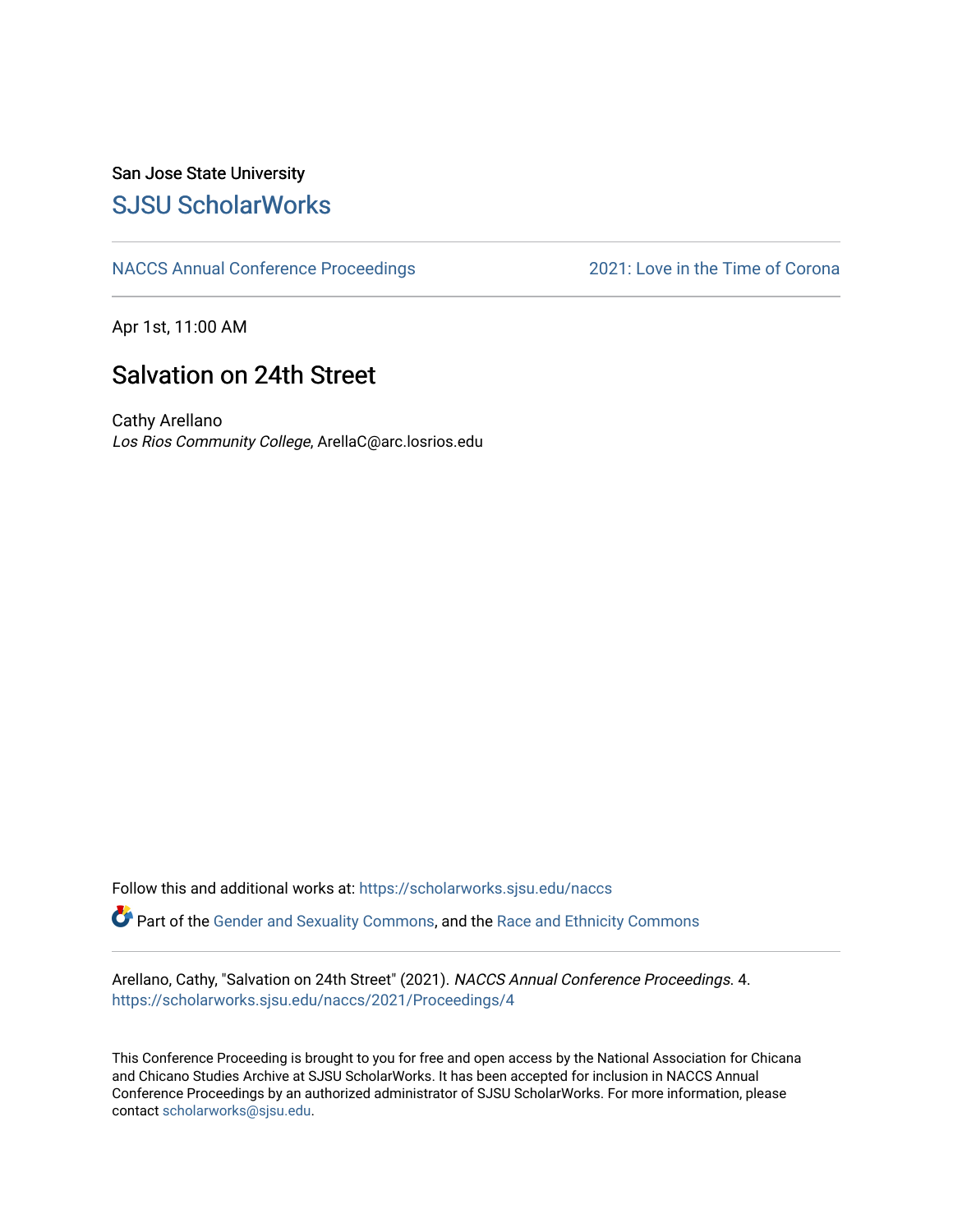Salvation on 24<sup>th</sup> Street January [1](#page-1-0)0,  $1982<sup>1</sup>$ 

Cathy Arellano

"You should turn back now," Angel told me. That was hours ago. We said we were waiting for a 14 to take her home, but when the bus came we said, "Next one."

I didn't feel the cold and I didn't hear the men's "Oye, mijas" when we passed Hunt's Donuts Open 25 Hours with my arm around Angel. I'd walked on Mission to and from  $24<sup>th</sup>$  Street so many times before, but that evening the sky had the richest pinks, oranges, and purples mixing with the blue. The palm trees looked perfect standing in the small patches of dirt surrounded by the red and blue bricks of the Mission Miracle Mile. Two weeks ago, the Niners beat the Cowboys in the NFC game. It was a whole new world.

At 24th and Mission, home of the 49ers faithful and Giants diehards, site of The First International Cruise Night, there were more people in the nearby mural than on the street. The viejos on the corner had carried off their card table and bottles of secret waters. The Cristiano strapped his Mr. Microphone to his back after he gave out his last flyer. Horace Mann Middle School and St. Peter's kids had bought paletas then chased each other home hours ago. The Asian woman who was selling the hammer and sickle newspaper—the one that no one in my family ever bought—packed up when the sun first started setting.

I felt like I was on a movie set. It was so quiet and empty. Just Angel and me. With my arm around her. It was cold and we were trying to keep warm, I told myself as I prayed we could stay in that spot for the rest of my life. Mom was

<span id="page-1-0"></span><sup>1</sup> Originally published in *Salvation on Mission Street*, Korima Press, 2016.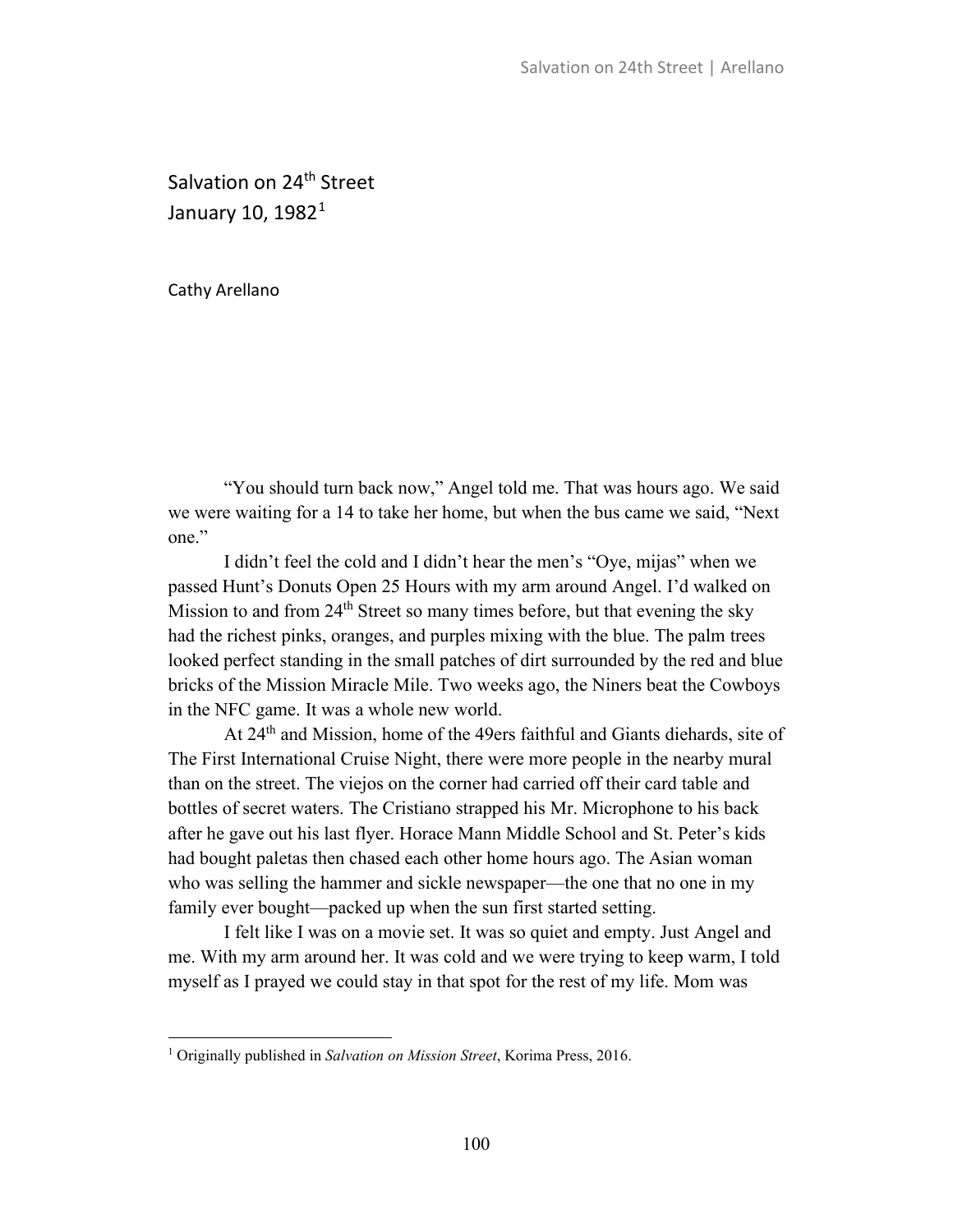probably home from work wondering where I was. Or, she was having a Seven-7 at the Crossroads and not thinking about me. Either way, I wasn't leaving Angel.

"Jesus loves you."

Angel and I let go of each other and looked around. The tall, slender woman with light brown hair and light eyes reminded me of that well-meaning 4<sup>th</sup> grade teacher who told me I wasn't like the others.

"Jesus loves you," the woman told us smiling and holding a Bible.

Angel smiled back at the woman. I maddogged her.

"Yes, he loves you," she said looking back and forth at us. My wannabe maddogging didn't make her stop.

Angel and I looked at each other then back at the woman. We giggled.

"Haven't you ever heard that?" she asked.

The adults only went to church for the occasional baptism, communion, or wedding. While us kids were at Mission Dolores on Saturdays for catechism classes and Sundays for 49ers. When we came home, there was a game on and we learned the basics of each sport while we traded empties for cold ones. Most of the priests at MD were like our uncles and talked about what we did wrong not about Jesus loving us.

"He loved you so much, He died for you," the lady said. "Won't you love Him back and accept Him into your hearts?"

Angel didn't go to church. Her mama lit candles, broke eggs, and left glasses of water around. Her mama bought weed and soaked it in alcohol to cure Angel and her little brothers and sisters when they were sick.

"I wish my Mom would rub weed on me," I told Angel when she first shared her secret with me.

Angel stepped closer to the woman. If I were with Estrella, Gloria, Ana, or even Andrea, we would've just walked away from that loca with the Bible and fired up.

The lady remained between me and Angel. She told us stories about Jesus, some that sounded vaguely familiar and others I just knew she was making up. After she talked to us for half the night, she looked at Angel on her left and me on her right.

"Won't you accept the Lord?"

I wondered to myself, *Am I still buzzed?* Angel looked at me then at the lady.

"I accept the Lord," she said.